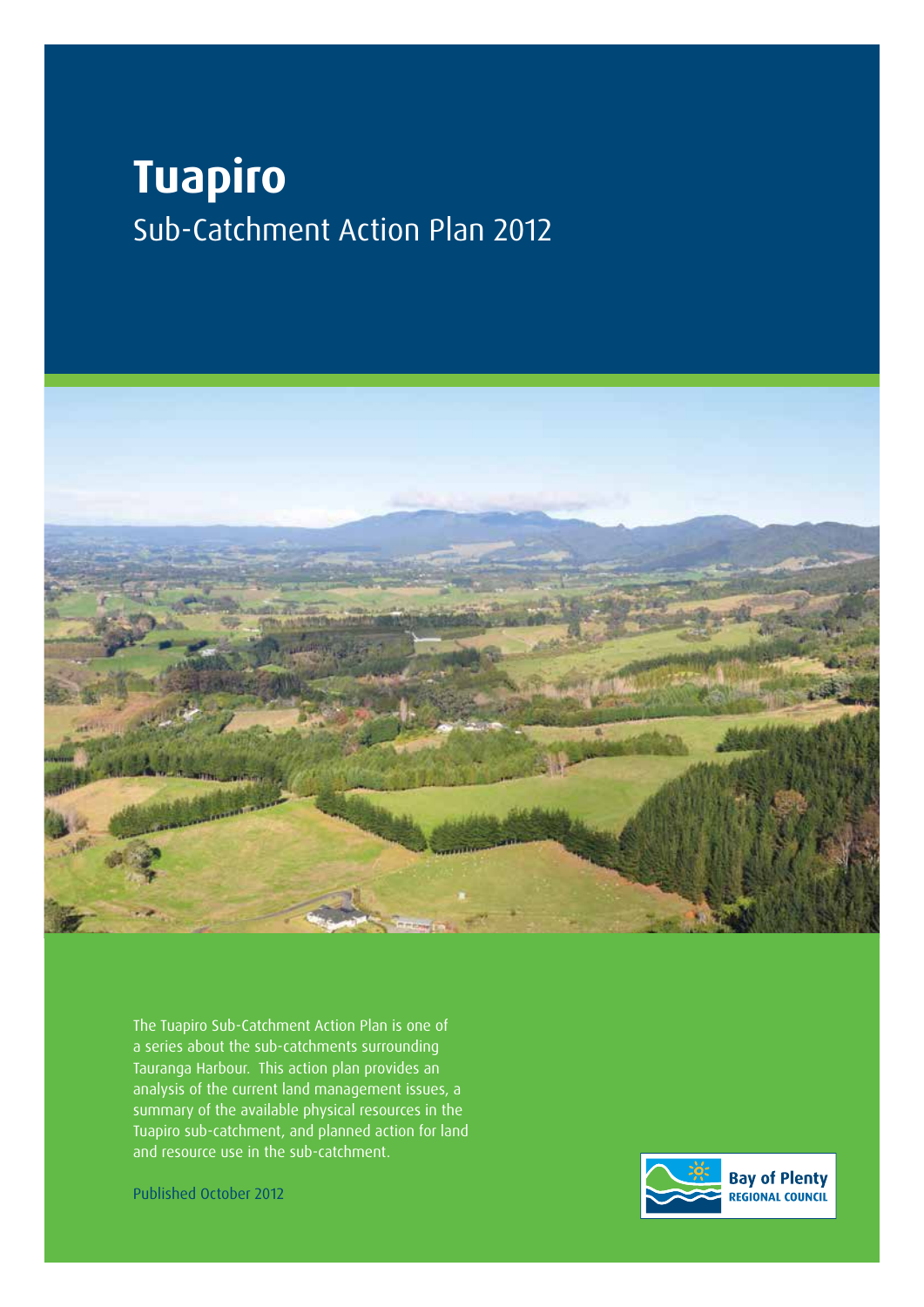## **Introduction**

The Tuapiro sub-catchment is located two km north of Katikati Township. It is 7,675 hectares in area and flows from the northern Kaimai Ranges to the Tauranga Harbour at the Tuapiro estuary. The Tuapiro sub-catchment is located within the Tauranga Ecological District, and mostly covers the area west and east from Lindeman Road to Wolsely Road.

The sub-catchment is about 15 km long and six km wide. It includes 125 km of streams, or 250 km of riparian margins (both banks) and 15 km of harbour margin. The primary waterway in the sub-catchment is the Tuapiro Stream. There are seven named tributary streams (Ananui Stream, Hikurangi Stream, Tahawai Stream, Tamaki Stream, Tuapiro Creek, Wairoa Stream, Waitengaue Stream) and numerous unnamed tributaries.

The most widely spread class of vegetation cover in the sub-catchment is indigenous vegetation at 48 percent and is largely confined to the upper sub-catchment. Pastoral land covers 32 percent and horticultural land covers 15 percent. Exotic forest covers five percent of the sub-catchment. Large areas of estuarine wetlands surround the Tuapiro estuary.

Sub-catchment soils are predominantly derived from air-fall ash, with the most recent being from the Kaharoa eruption some 700 years ago. The most common soils are Katikati Sandy Loam and Katikati Hill soils, with Waitekauri and Whakamarama series soils, and Pahoia silts and sands on estuary margins. These volcanic soils are versatile and naturally well-drained but are vulnerable to erosion under poor vegetation cover or intensive land-use.



*Source: BOPRC, ESRI, i-cubed, USGS, NASA, NOA*



*Source: BOPRC, ESRI, i-cubed, USGS, NASA, NOA*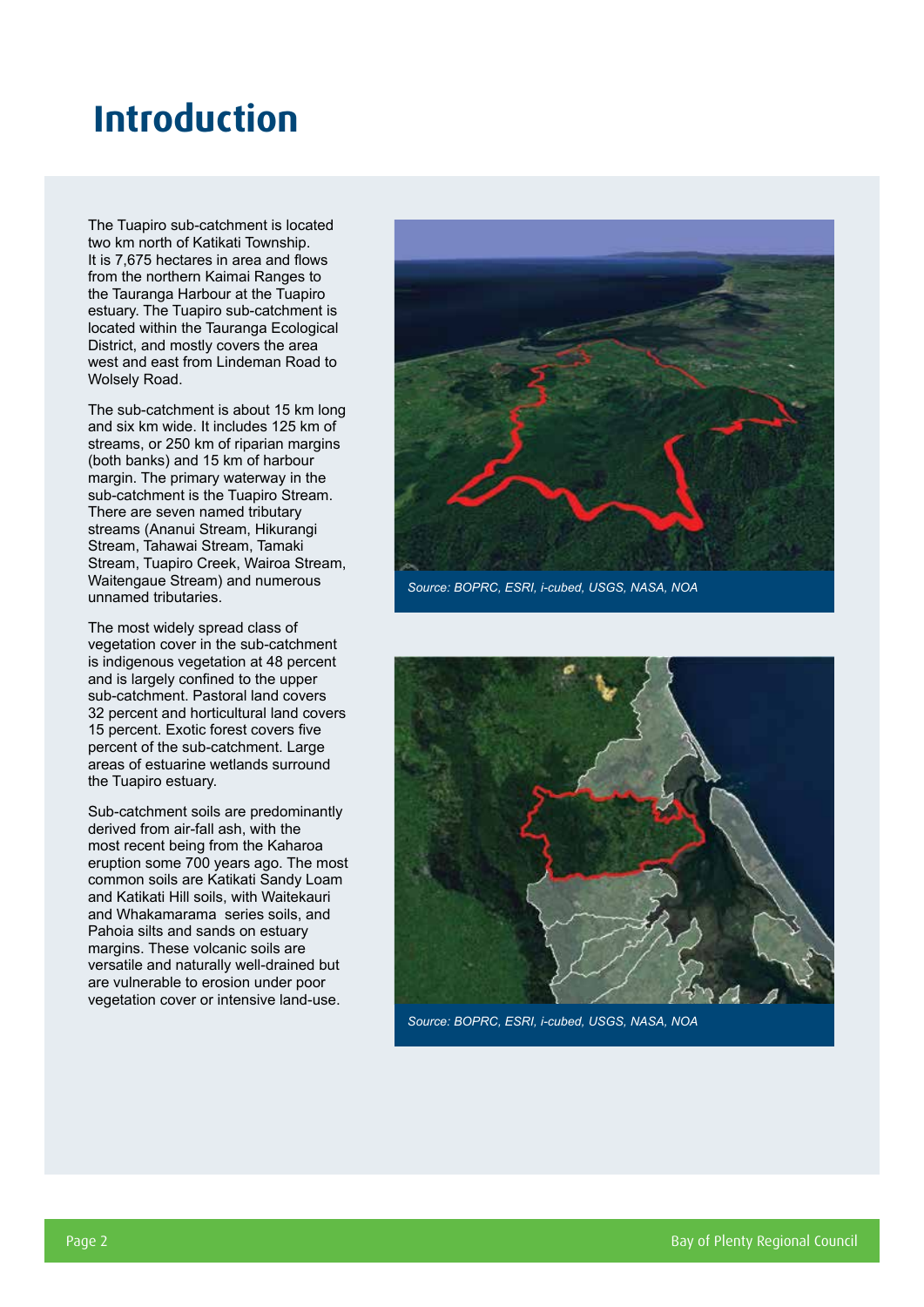## **Land management**

## What is the problem?

Soil has been and continues to be lost from the catchment at moderate to high rates, especially where steep land is subject to cattle or deer grazing, or where earthworks are not carefully managed. Soil quality has not been monitored in the Tuapiro catchment, but results from other similar Bay of Plenty sites indicate generally healthy soils, with the exception of high levels of nitrogen on sheep, beef and deer farms, and excessively high levels on dairy farms. While positive from a production perspective, high nitrogen levels represent a risk to water quality through leaching and eutrophication. Soils on kiwifruit orchards have healthy nitrogen levels but very high and increasing levels of phosphorus. While phosphates do not leach in the same way as nitrogen, they still represent a significant risk to water quality if washed into waterways by erosion.

Livestock access to a stream or wetland, or the area immediately around them, degrades water quality by increasing nutrients, faecal matter and sediment in the waterway. Stock access can increase stream bank erosion by stock treading and damaging soil structure, and by eating and degrading vegetation on the stream bank.

Water quality may also be degraded by excess nutrients in streams from fertilisers, farm runoff and urine patch leaching. Sediment can enter waterways from major construction sites (such as subdivision and roading) and forestry at harvest time. These and other pollutants are generally unintentional by-products of activities such as farming and construction.

Water quality monitoring at Surtees Road by the Regional Council shows that the Tuapiro Stream meets the Ministry of Health guidelines for swimming and has a nutrient load that will not promote undesirable biological growth. It does not meet the guidelines for stock water supply.

### What will we do about it?

- Promote riparian margin fencing to exclude stock and protect water quality
- Promote and help landowners plant riparian margins, to act as filters and reduce pollutants entering streams through surface runoff
- Encourage stock stream crossings, such as bridges, to protect the water quality of streams
- Support retirement of steep erodible land
- Protect existing areas of indigenous biodiversity
- Protect existing wetland areas
- Work with landowners, other agencies and other sections of Regional Council to ensure consistent land and water quality management.

#### **Current riparian margin fencing protection:**



*Stock exclusion indicates those stream margins that are fenced off or land that is currently not available for stock grazing, for example, horticulture, forestry, and native bush.*



*Land cover in the Tuapiro sub-catchment*

### Land cover in the Tuapiro sub-catchment

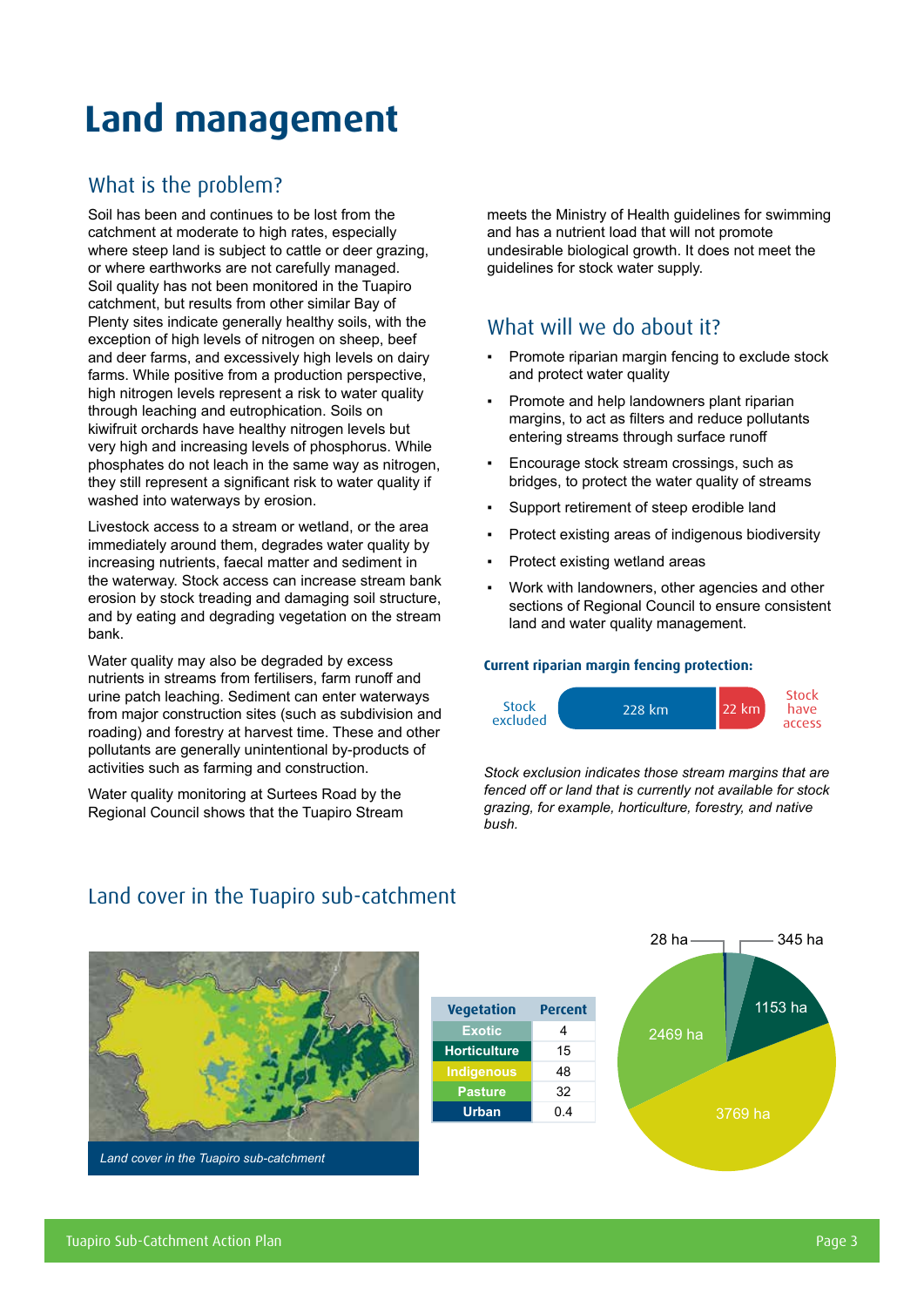## Land use capability classification in the Tuapiro sub-catchment

Sustainable land use and management is essential to ensure the Bay of Plenty region maintains clean waterways, productive soils, and indigenous biodiversity. How the land is used and managed can have a direct effect on its potential for long-term sustainability.

The majority of land in this sub-catchment is Land Use Capability (LUC) Class 6 and 7 – rolling and steep landscapes. Both LUC Class 6 and 7 lands are mainly in the upper sub-catchment. Highly productive LUC Class 2, 3 and 4 - gentle to rolling lands - are located across the sub-catchment.





*Land use capability classification in the Tuapiro sub-catchment*

| <b>LUC Class</b> | <b>LUC Units</b>                      | Percent |
|------------------|---------------------------------------|---------|
| $\overline{2}$   | 2e 1                                  |         |
| 3                | 3e 1                                  | 11      |
| $\overline{4}$   | 4e 1, 4e 9                            | 21      |
| 6                | 6e 1, 6e 2, 6e 11, 6e 16, 6e 17, 6w 1 | 36      |
|                  | 7e 8                                  | 29      |
| 8                | 8e 4, 8w 1                            | 0.2     |

## Erosion risk in the Tuapiro sub-catchment

A high proportion of Land Use Capability Class 6 and 7 lands in the Tuapiro sub-catchment are medium to high risk for erosion due to pastoral land use. Forestry located on this class of land has a medium to high risk of erosion during the post-harvest phase.



*Erosion risk in the Tuapiro sub-catchment*

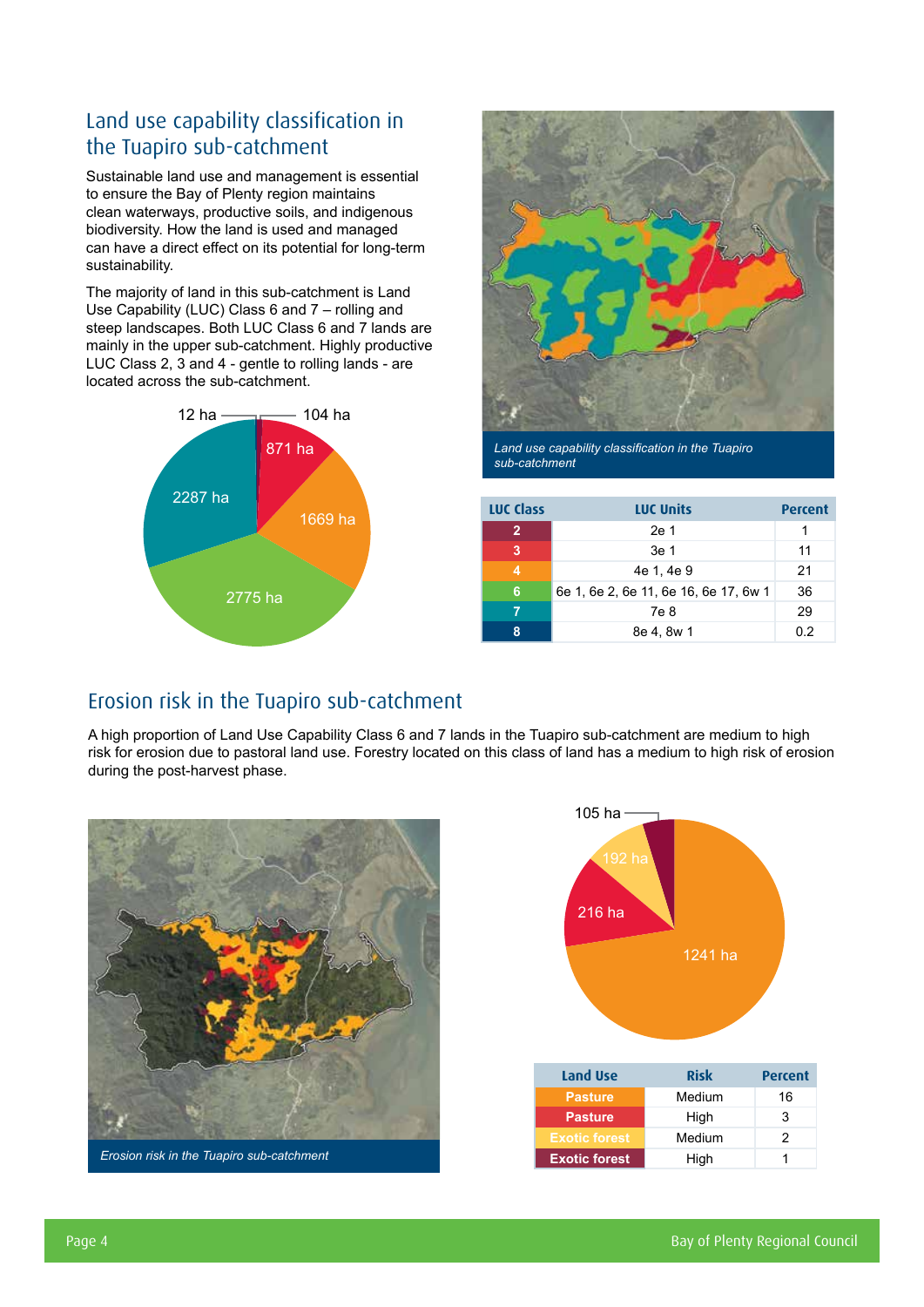### Existing protection status in the Tuapiro sub-catchment



*Existing protection status in the Tuapiro sub-catchment*



| Class                   | <b>Percent</b> |
|-------------------------|----------------|
| <b>DOC</b>              | 42             |
| <b>BOPRC Covenant</b>   | 1              |
| QEII                    | 0.3            |
| <b>District Reserve</b> | 1              |
| <b>WBOPDC Covenant</b>  |                |

## **Land management survey 2011**

## Field work

In developing the Tuapiro Sub-Catchment Action Plan, Bay of Plenty Regional Council undertook field surveys of 32 properties that have waterways flowing through them or along their boundary between March and April 2012. Areas with formal protection were not surveyed as they already have action plans in place.

Field work included an assessment of land use, steam margins, erosion features and biodiversity features:

| Land use                        | Type and rationale<br>٠<br>Land Use Capability classification based on<br>$\blacksquare$<br>physical resources present                                                                                                         |
|---------------------------------|--------------------------------------------------------------------------------------------------------------------------------------------------------------------------------------------------------------------------------|
| <b>Stream</b><br>margins        | Protection measures (if any) in place<br>٠<br>General condition and upkeep<br>٠<br>Estimated length (both protected and<br>٠<br>unprotected)<br>GPS track of any stream channels not<br>٠.<br>evident in the GIS database maps |
| <b>Erosion</b><br>features      | Estimated size and trend direction<br>٠<br>Photographs and GPS points (either at<br>$\blacksquare$<br>feature or where the photo was taken)                                                                                    |
| <b>Biodiversity</b><br>features | Estimated land cover and the type of<br>٠<br>vegetation (e.g. native, introduced species)                                                                                                                                      |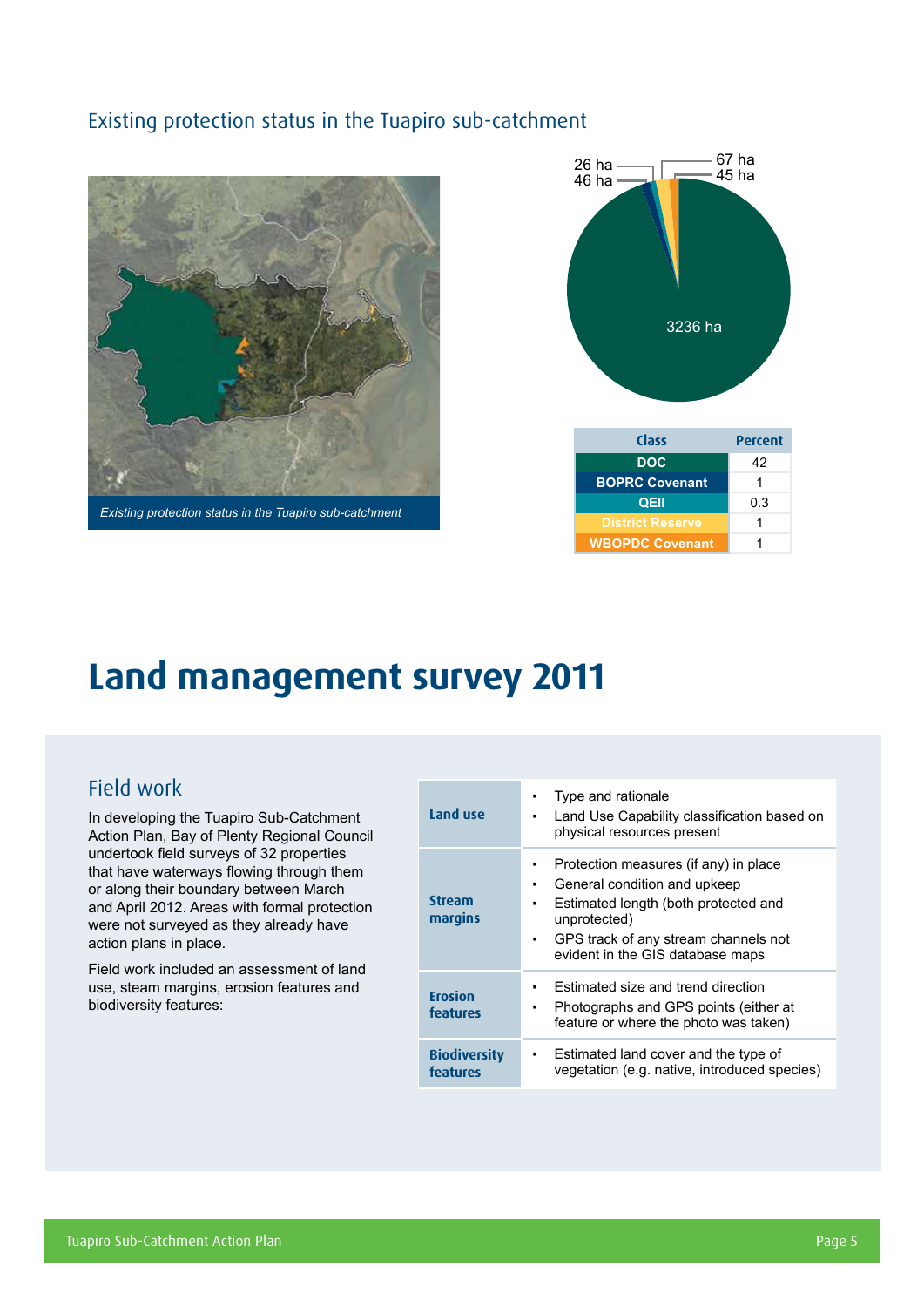## Land owner feedback

Bay of Plenty Regional Council, NZ Landcare Trust and Department of Conservation held a meeting with landowners on 4 August 2011. The meeting gathered their concerns, challenges and priorities.

In order of priority, the challenges and solutions suggested were:

#### **Priority 1 – Water quality**

- Need a suitable landowner incentive to keep stock and stock effluent out of waterways (50% subsidy for fencing at present).
- Water quality needs to be kept to an acceptable standard.
- Need to consider whole water cycle for water quality: from streams to harbour. Includes consideration of siltation and any pollutants as these affect the stream and harbour.

#### **Priority 2 –** Sediment

- Streambank care: stopping erosion by planting.
- Removal of mangroves. No merit in mangroves. Public participation in removal.
- Erosion of riverbanks and the consequent run-off of sediment.
- Need more sediment and nutrient monitoring and control.
- Siltation sediment into the pristine harbour environment.
- Polluted stormwater run-off from all roads, but particularly from SH2.

#### **Priority 3 – Flooding**

- Removal of restrictions to the water flow (e.g. trees such as willows, small culvert crossings on farms).
- River peak flow volumes: can these be managed in some way? They cause an increase in streambank erosion.
- Coping with the 50 year flood that occurs every 5 years!
- Responsibility for the downstream effects tidal/ flooding.

#### **Priority 4 - Native habitat**

- Loss of whitebait habitat and connections up streams.
- Wetlands: do we know enough about them to know how many we need and where they should be?

#### **Priority 5 –** Education/communication

- Need a clear line of communication for enquiries. Currently, agencies are 'passing the buck' and forwarding public enquiries on to other agencies. Community needs a "job description" for each agency so they know who to contact.
- Public education needed on right of access (crossing private land to esplanade reserves).
- Cross-boundary issues with Western Bay of Plenty District Council: forestry: pine / native tree balance / control; land-use: planning.
- Sprayers need lessons in plant recognition. Native plants should not be sprayed, nor should mown verges (creates erosion issue).
- Over-spraying around marker pegs on road sides (creating weed issues).

#### **Priority 6 – Water consents**

Water rights / consents. Re-allocation by lease to reserve ownership.

#### **Priority 7 –** Rubbish

- Debris reduction: cut vegetation needs to be removed / not left by streambanks.
- No rubbish disposal on stream or river banks.

#### **Priority 8 –** Pests

▪ Black swans: ecological disaster for other birds etc; marine nursery; nutrient overload. Open season (i.e. like rabbits)

#### **Priority 9 –** Recreation

Allowing appropriate access to the harbour. Significant for people. Includes cross-boundary planning with Western Bay of Plenty District Council.

## Iwi/hapū feedback

#### **Ngāti te Wai**

Ngāti te Wai maintain very strong connections with our awa. We are currently undertaking a restoration project to protect part of the Tuapiro River that flows past our Marae. The Tuapiro River and estuary are heavily used for kaimoana gathering. We absolutely support any activities that encourage other landowners to remove stock access from rivers and improve water quality and kaimoana stocks.

#### **Ngāi Tamawhariua**

Ngāi Tamawhariua hapū tautoko the efforts of Regional Council to improve the mauri and water quality of rivers within our rohe, and Tauranga Moana in general. In particular, Ngāi Tamawhariua support actions that will restore the health and abundance of traditional kai such as tuna and watercress. We would love to see people heading down to swim in the river as we used to. Clean water to swim and healthy kai stocks are indicators of good stream health from our perspective.

#### **Ngāi Tauwhao ki Ōtāwhiwhi –** statement of support for catchment planning

Ngāi Tauwhao ki Otawhiwhi has recently completed the creation of our Hapū Management Plan which outlines our aspirations and goals for the future health of the whānau and whenua. Many of the goals and desired outcomes align closely with those of Council. We whole heartedly support Council's efforts to improve water quality in the Waiau catchment and Tauranga Moana and look forward to working more collaboratively in the future.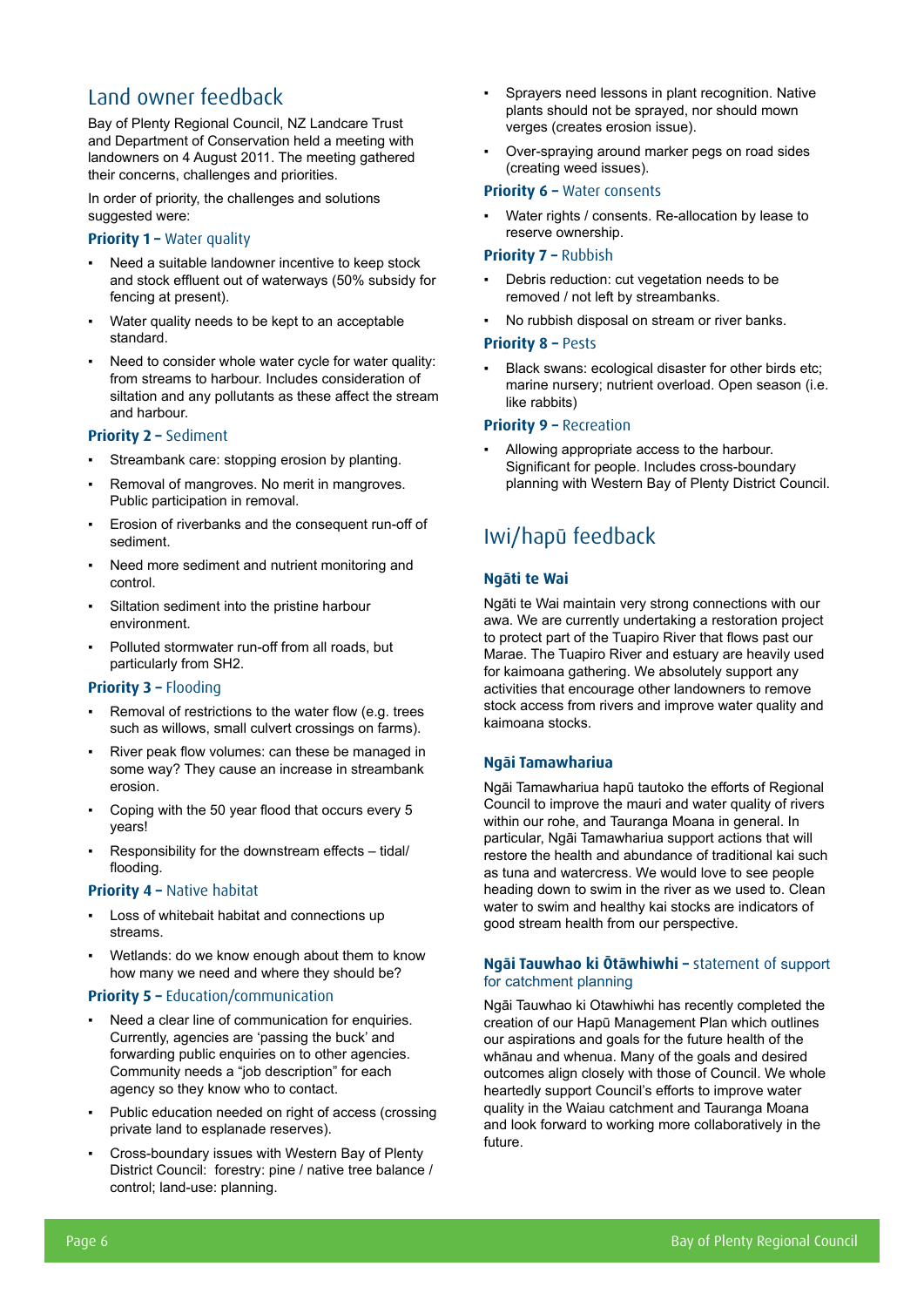## **Actions**

Three main land management issues, common to the surveyed properties, were identified in the Tuapiro subcatchment. We have identified solutions that will help maintain and improve riparian protection, reduce erosion and unsuitable land use and reduce biodiversity loss within the catchment area, and who can help implement the actions.

## Land management issues and solutions

| <b>Actions</b>                                                                                                                                                                                                                                                                                                                                                                                                                                                                                                                                                                                                                                                                                                                                                                                                                                                          | <b>Milestones</b>                                                                                         | Who is involved?                                                                                                                                                                                                                                                                                    |
|-------------------------------------------------------------------------------------------------------------------------------------------------------------------------------------------------------------------------------------------------------------------------------------------------------------------------------------------------------------------------------------------------------------------------------------------------------------------------------------------------------------------------------------------------------------------------------------------------------------------------------------------------------------------------------------------------------------------------------------------------------------------------------------------------------------------------------------------------------------------------|-----------------------------------------------------------------------------------------------------------|-----------------------------------------------------------------------------------------------------------------------------------------------------------------------------------------------------------------------------------------------------------------------------------------------------|
| <b>Improving riparian protection</b><br>Work with landowners to apply sustainable land use methods and practices<br>to maintain and/or repair wetlands and streambanks to improve water<br>quality.<br>Completely remove stock access to stream banks, fence remaining<br>$\blacksquare$<br>22km and instigate planting of riparian margins to eliminate the effects of<br>livestock, polluted water runoff and erosion.<br>Instigate necessary remedial works to stream margins such as bank<br>$\blacksquare$<br>re-contouring, riparian planting and engineering works using relevant<br>legislation relating to riparian management.<br>Tailor site specific solutions.<br>$\blacksquare$                                                                                                                                                                           | Average 2.2 km<br>of new riparian<br>fencing per<br>year.                                                 | Bay of Plenty<br>$\blacksquare$<br>Regional Council<br>Landowners<br>Western Bay of<br>$\blacksquare$<br><b>Plenty District</b><br>Council<br>Tauranga City<br>Council for<br>projects which<br>benefit the city<br>NZ Landcare<br>$\blacksquare$<br>Trust working with<br>community care<br>groups |
| Improve erosion control and appropriate land use practices<br>Apply property level management plans to LUC class 6 and 7 pastoral and<br>$\blacksquare$<br>forestry land that has been identified as eroding or at risk of eroding.<br>Promote the need for land use change on LUC class 7 land pastoral land -<br>$\blacksquare$<br>advocate land retirement, forestry and suitable stock regimes.<br>Work with landowners to apply soil and water conservation methods and<br>$\blacksquare$<br>good land management practice to maintain and/or repair landscapes.<br>Work to ensure that earthworks, track construction and roading complies<br>with best practice to minimise run-off.<br>Increase the awareness of the impact of cattle and deer on steeper slopes.<br>$\blacksquare$<br>Ensure that landowners apply appropriate land management practices.<br>٠ | 50 properties<br>with 'at risk'<br>land have<br>management<br>plans by 2022.                              | Bay of Plenty<br>$\blacksquare$<br><b>Regional Council</b><br>Landowners<br>Western Bay of<br>$\blacksquare$<br><b>Plenty District</b><br>Council<br>Department of<br>$\blacksquare$<br>Conservation<br>NZ Landcare<br>Trust working with<br>community care<br>groups                               |
| <b>Improve biodiversity protection and enhancement</b><br>Advocate protection and restoration of valuable areas within the sub-<br>$\blacksquare$<br>catchment.<br>Continue tree planting on private land in native or non-invasive exotic<br>$\blacksquare$<br>species.<br>Liaise with Waikato Regional Council and Department of Conservation<br>$\blacksquare$<br>on coordinating management of the Kaimai Mamaku Range and its<br>catchments as part of the Kaimai Catchments Project.<br>Work with landowners and community groups to protect identified<br>$\blacksquare$<br>biodiversity areas in the sub-catchment by establishing native plant<br>populations and controlling nuisance populations of pest plants and<br>animals.                                                                                                                              | By 2022 an<br>additional<br>30 sites are<br>managed for<br>biodiversity<br>protection and<br>enhancement. | Bay of Plenty<br>$\blacksquare$<br>Regional Council<br>Landowners<br>$\blacksquare$<br>Western Bay of<br>$\blacksquare$<br><b>Plenty District</b><br>Council<br>Department of<br>$\blacksquare$<br>Conservation<br>NZ Landcare<br>Trust working with<br>community care<br>groups                    |